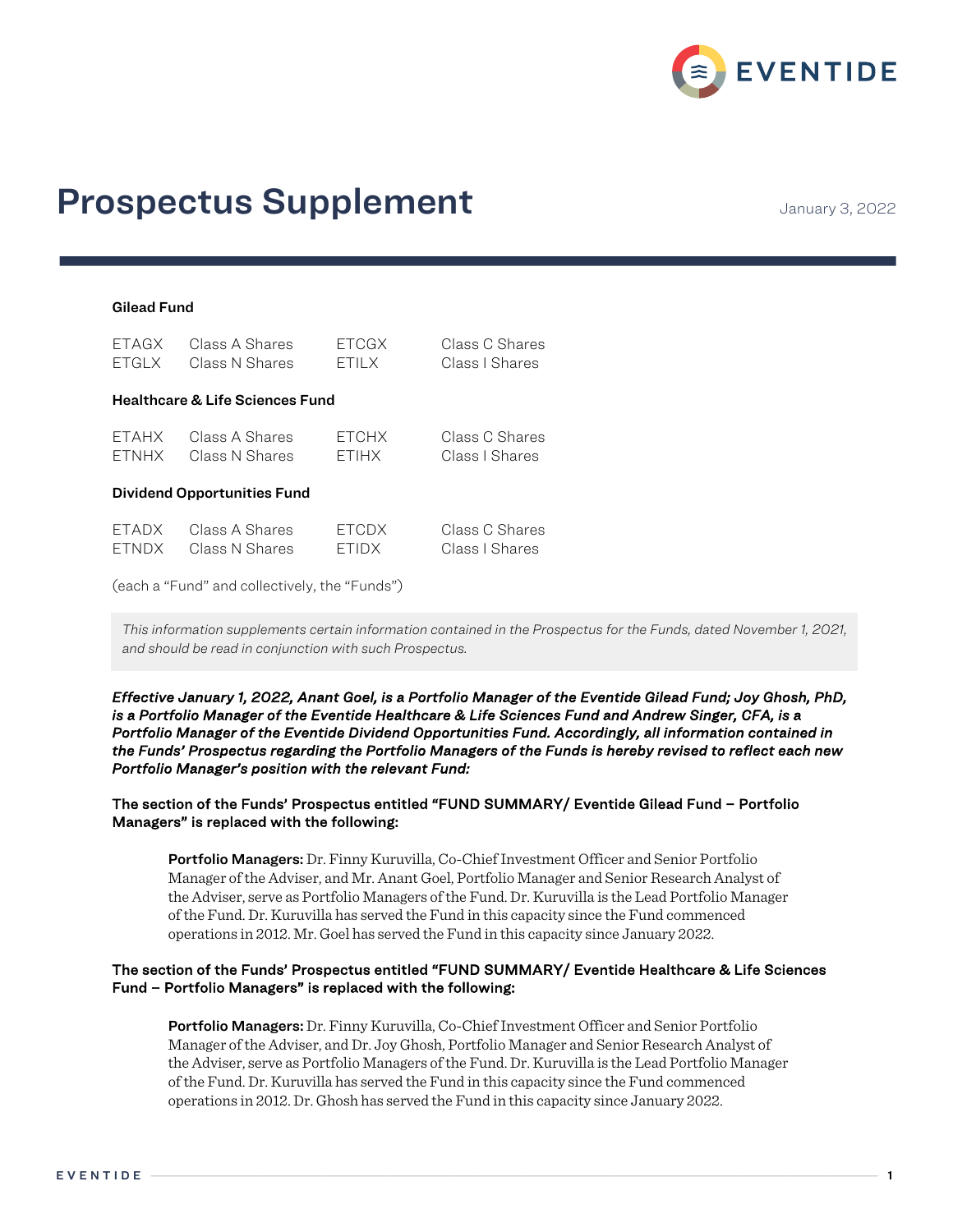### The section of the Funds' Prospectus entitled "FUND SUMMARY/ Eventide Dividend Opportunities Fund – Portfolio Managers" is replaced with the following:

**Portfolio Managers:** Dolores S. Bamford, CFA, Co-Chief Investment Officer and Senior Portfolio Manager of the Adviser, and Andrew Singer, CFA, Portfolio Manager and Senior Research Analyst of the Adviser, serve as Portfolio Managers of the Fund. Ms. Bamford is the Lead Portfolio Manager of the Fund and Senior Analyst of the Adviser. Ms. Bamford has served the Fund in this capacity since 2019. Mr. Singer has served the Fund in this capacity since January 2022.

## The section of the Funds' Prospectus entitled "MANAGEMENT OF THE FUND - Portfolio Managers" is supplemented as follows:

Dr. Finny Kuruvilla and Mr. Anant Goel, serve as Portfolio Managers of the Gilead Fund.

Dr. Finny Kuruvilla and Dr. Joy Ghosh serve as Portfolio Managers of the Healthcare & Life Sciences Fund.

Ms. Dolores S. Bamford, CFA and Mr. Andrew Singer, CFA serve as Portfolio Managers of the Dividend Opportunities Fund.

#### *Anant Goel (Gilead Fund and Exponential Technologies Fund)*

Anant Goel has served as a Portfolio Manager of the Adviser since 2020. He has served as a Research Analyst of the Adviser since 2016, leading its technology-focused research. From 2011- 2014, he served as an Analyst for NewQuest Capital Partners, a Private Equity firm in Hong Kong, where he was responsible for evaluating new investment opportunities for funds across Asia. In 2015, during his MBA program, Mr. Goel worked at Adage Capital Management, a long/short hedge fund. From 2008-2011, Mr. Goel lived and worked in Beijing, China where he studied Mandarin and worked on start-up companies and other investment projects. Mr. Goel holds an MBA from the MIT Sloan School of Management where he was selected as a Teaching Assistant (TA) for finance courses for both Executive MBA and MBA students. He also holds a Bachelor of Science (HONS) from the University of Warwick, UK in Economics.

#### *Dr. Joy Ghosh (Healthcare & Life Sciences Fund)*

Dr. Joy Ghosh has served the Adviser as a Portfolio Manager since January 2022 and Senior Analyst since 2020. Prior to joining the Adviser, Dr. Ghosh was Vice President of Bain Capital from 2019 to 2020 and an Associate of Bain Capital from 2017 to 2019. Dr. Ghosh holds a PhD from the University of Washington, Seattle in Biomolecular Structure and Design and a bachelor's degree in Biochemistry from the University of Texas at Austin.

#### *Andrew Singer (Dividend Opportunities Fund)*

Andrew Singer has served the Adviser as an Associate Portfolio Manager since January 2022 and Senior Analyst since 2016. Prior to joining the Adviser, Mr. Singer was an Investment Analyst for Manulife (John Hancock) Asset Management from 2014 to 2016; Research Analyst for Cramer Rosenthal McGlynn from 2009-2013; Equity Analyst for BlackRock from 2006-2009; Equity Analyst for Evergreen Investments from 2004-2006; and Equity Research Associate for Credit Suisse First Boston from 1997-2002. He has a bachelor's degree in Quantitative Economics from Tufts University and an MBA from Babson College. He holds the Chartered Financial Analyst designation and is a member of the CFA Society Boston and CFA Institute.